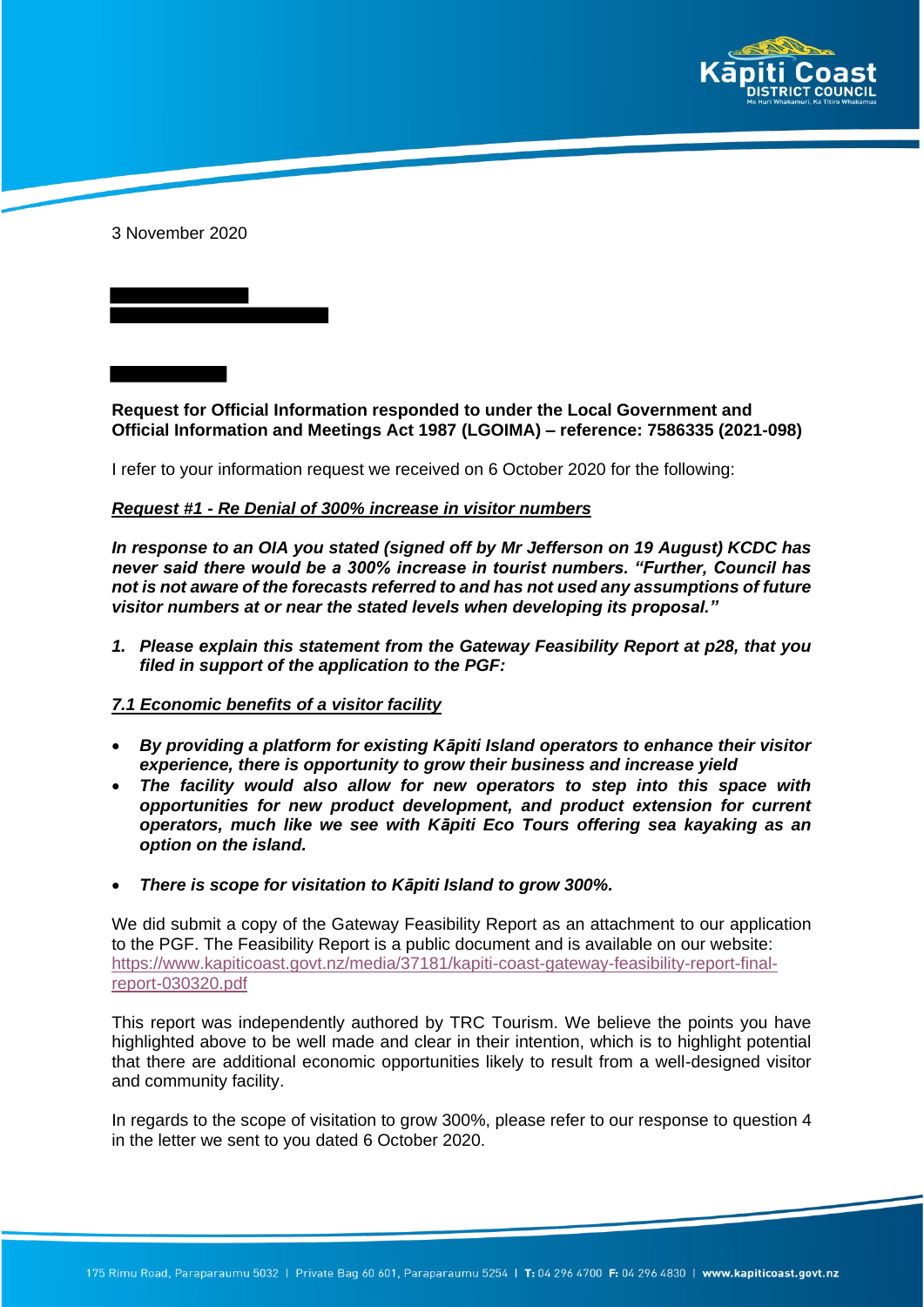### *The Giblin Report, June 2020 said*

*4.6.6 Other Economic Gains - Other economic/tourism benefits for the Kāpiti Coast district potentially arising from the proposed new Kāpiti Gateway and increased tourism to Kāpiti Island include:* 

 *The proposed facility will provide an important platform for significantly increasing the overall quality of the Kāpiti Island visitor experience and the level of visitation to the area (as reflected in the projections for increased visitor numbers to the Island over the next 20 years or so). P55:*

*The projection is 58,000* 

### *Table 8: Projected Visitor Numbers to Kāpiti Island over the next 10 years*

*This is in fact a 300% increase on 14,900. In denying that KCDC ever told the PGF that the proposals financial viability rested on these visitor number increases are you saying that this information was never supplied to the PGF.* 

*When it is stated KCDC is unaware of ever having seen these forecasts an explanation is required as to how the figures appear in various reports and are specifically highlighted in the Application. At p19 it indicates there will be a 300% increase as capacity goes from 25% to 100% it states:*

- *Visitor numbers to Kāpiti Island show a steady increase over the past six years from 6,284 in 2013 to 15,969 in 2019. Visitation to the Island is currently at 25 percent of annual capacity.*
- *Attached are the actual figures of visitor numbers supplied by DOC. Doc says visitor numbers for 2019 were only 14985, you say they were 15969, and advised the PGF accordingly.*

#### *2. Please explain how you came up with an extra 1003 visits.*

Council was supplied the visitor numbers quoted by the local DOC office, who manage the concession numbers from the operators. We have queried DOC as to the source of the other numbers as per your attachment, and it appears that DOC derived them from their national ticketing system. DOC have been unable to explain to us why there are two sets of numbers.

*3. Also please explain why you chose 2013 (6272) as the starting point of your graph to prove dramatic increases? Having decided to have your starting point as 2013 why did you fail to then point out in 2014 visitor numbers fell dramatically to 5100? Because that would show the story of constant growth was a fiction? Why did you not go back to 1997 give a more accurate picture of only steady growth?*

We have consistently modelled visitor numbers starting from 2013. We understand that at the end of the 2013 season, DOC increased the concession charge to \$28 per person, and at the end of the 2014 season DOC reduced the concession charge back to \$10.

There is a clear trend line in growth from 2014 to 2019, which we have used to analyse visitor growth in recent years. Between 2014 and 2019 visitor growth has averaged 29% per year.

Furthermore, we understand that in approximately 2010 DOC changed the daily limits to the island, they were (increased) from 86 pax (persons) per day to the current 160 pax per day. Therefore the visitor numbers prior to this are not indicative of current demand.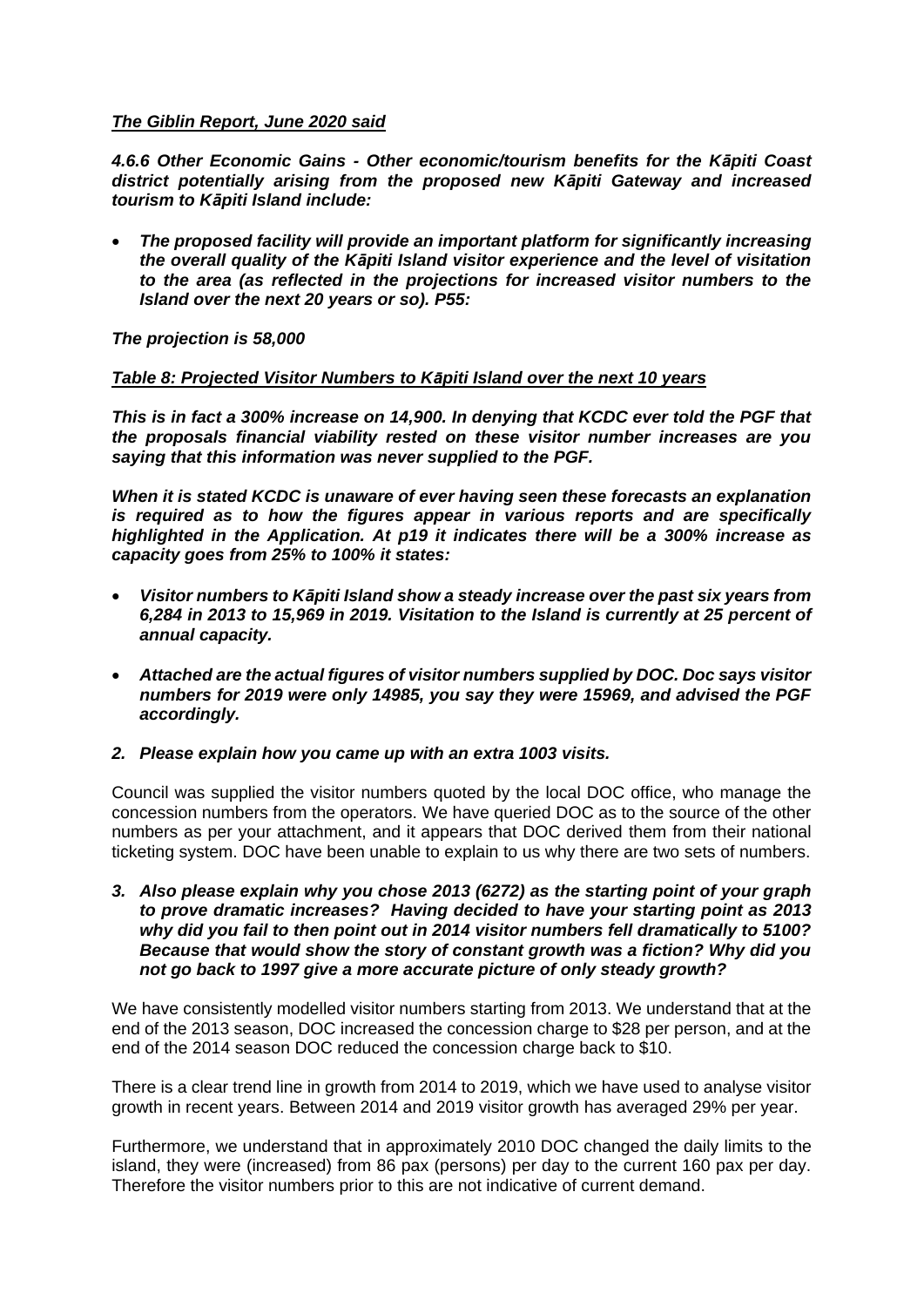### *Kapiti Island visitors no longer fee sensitive*

*KCDC's most recent advice is that fees will go up 12.5% and there will be the extra \$15.00 to \$20.00 for parking. You have advised "The indicative Gateway business case proposes the total cost to each passenger moves from \$80 to \$90 (12.5% increase) for adults and from \$40 to \$45 (12.5% increase) for children, combined with an improvement to the visitor experience".*

*You are taking the view that price increases will lead to increased visitor numbers and have explicitly rejected the evidence of price sensitivity in this particular market. To remind you, this is what DOC says - Fee Sensitivity doc.govt.nz:*

*"Conservation Minister Dr Nick Smith today announced a reduction to Kapiti Island permit fees to come into effect from tomorrow. Kapiti Island is an iconic landmark which deserves to be enjoyed by as many New Zealanders as possible. DOC will drop the permit fee for adults from \$28.75 to \$10.00 and waive the fee for all children aged 17 and under from tomorrow," Dr Smith says. "There is a real lesson for DOC as there has been for Zealandia in Wellington that there is significant price sensitivity to these sorts of sanctuary experiences" [emphasis added].*

*The change, follows an independent review of Kapiti Island visitor management which was undertaken at the end of the 2013/14 summer season. DOC commissioned the review to address the steady decline in the number of visitors to Kapiti Island in recent years."*

*DOC slashed its fees by 75%, from \$28.75 to \$10.00.*

### *4. Please produce your research that shows DOC's evidence is wrong.*

We have never claimed an extra cost of \$15 or \$20 for parking. In our discussions with the Tour Operators regarding parking for Kāpiti Island Tour visitors, a number much less than that was discussed, and has been proposed to be voluntary. Furthermore, any parking charge would be per car, not per person. A survey of Island tour visitors showed that the average number of visitors per car was between 2 and 3.

In the Indicative Business Model submitted to the PGF as part of our application, we submitted a biosecurity fee of \$10 per adult and \$5 per child. Based on the current price of approximately \$80 per adult and \$40 per child (for a basic trip), this represents a price increase of 12.5%.

We did not disregard DOC's experience with pricing. But for a product which has not changed in price in over 6 years (8 years by the time the Gateway is proposed to open), we submitted that a price increase of 12.5% would not be unreasonable in that context. No decisions about pricing have been made at this stage.

## *Request #2 - Re further funding for Gateway achieved by leverage*

## *In KCDC's Application it is stated:*

 *Building of the Gateway Centre is not yet underway as Council has prudently decided that the money for the project must be raised before construction commences and Council cannot afford to fund it alone. That is why PGF funding is required – to move the project into the construction phase. It will also increase the probability of success for other funding, as it will help to leverage funding from other sources, which have been identified in the Financial Case of the attached Business Case.*